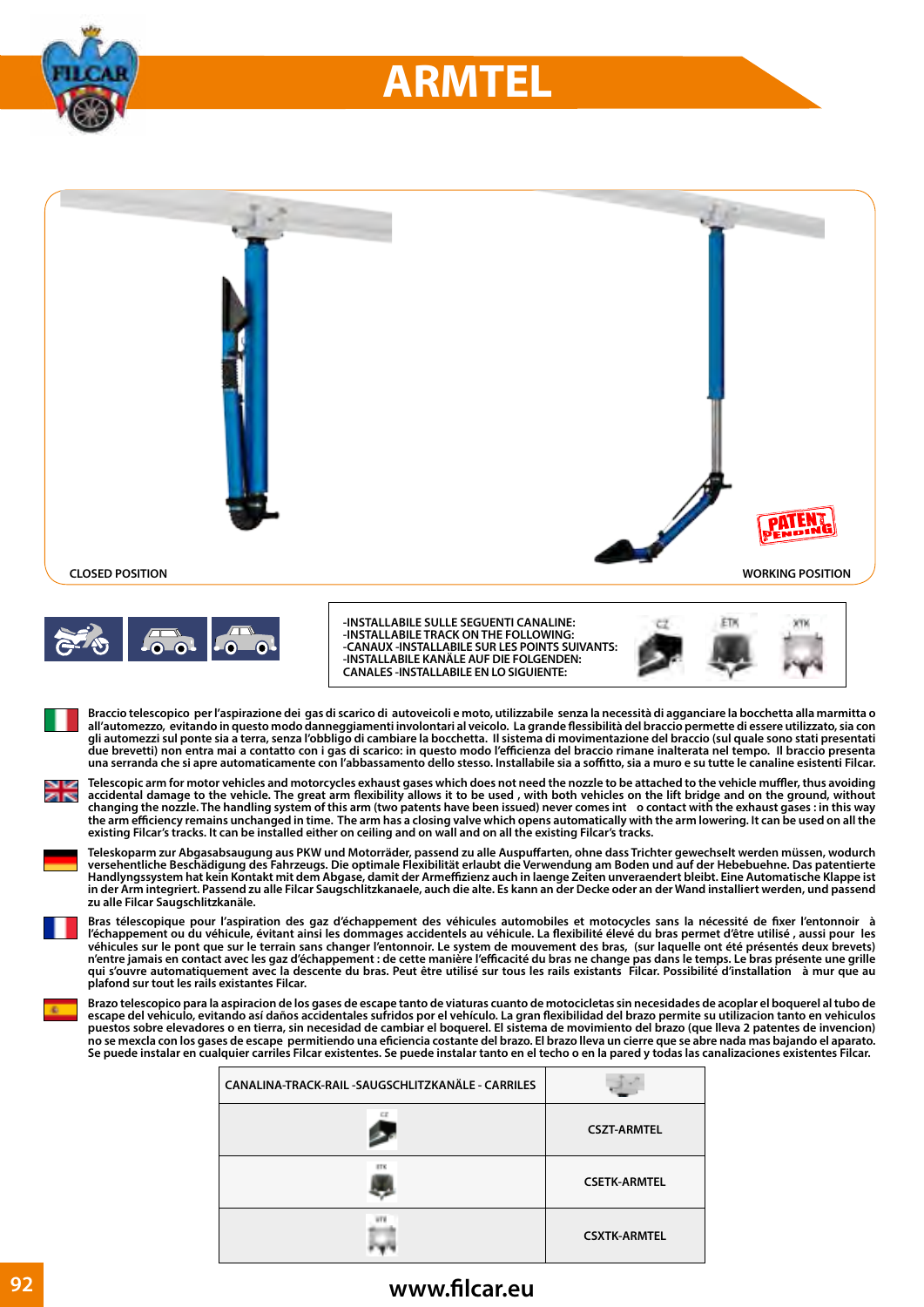# **ARMTEL**

#### **DIMENSIONI / DIMENSIONS / MASSE / DIMENSIONS / DIMENSIONES**











**MINIMUM DISTANCE OF WORK 30.5 cm / MINDESTABSTAND VON 30,5 CM WORK / DISTANCE MINIMUM DE TRAVAIL 30,5 cm / DISTANCIA MÍNIMA DE TRABAJO 30.5 cm.**

| DISTANZA MINIMA DI LAVORO 30.5 cm /<br>MINIMUM DISTANCE OF WORK 30.5 cm /  |               |  |
|----------------------------------------------------------------------------|---------------|--|
| MINDESTABSTAND VON 30,5 CM WORK /<br>DISTANCE MINIMUM DE TRAVAIL 30.5 cm / | <b>ARMTEL</b> |  |
| _ .___                                                                     |               |  |

| 0100<br>mm     | Uso Continuo 150°C<br>Uso intermittenza 180°C | 30 Kg  |
|----------------|-----------------------------------------------|--------|
| 03.937<br>Inch | Continuous 270° F<br>Intermittent 324 °F      | 66 Lbr |

#### **MONTAGGIO / MOUNTING / MONTAGE / ASSEMBLEE / ASAMBLEA**

**A = 3,2 m misura da centro canalina a centro ponte. Indicativamente per auto lunghe da 2,7 a 5,10 m / 3.2 mt from middle of the track to middle of the lift. Approximately for car lengths from 2.7 to 5.10 mt / 3,2 m Maß zwischen der Mitte der Kanal und der Mitte der Aufzug. Indikativ für Fahrzeuge mit einer Länge von 2,7 bis 5,10 Metern. / 3,2 m de centre de rail à centre de pont. Généralement pour un voiture de 2.7 a 5.20 mt de longueur. / 3,2 m medido desde el cientro carril hasta el cientro del elevador. Para vehiculos de aproximadamente 2,7 hasta 5,10 m de largo.**

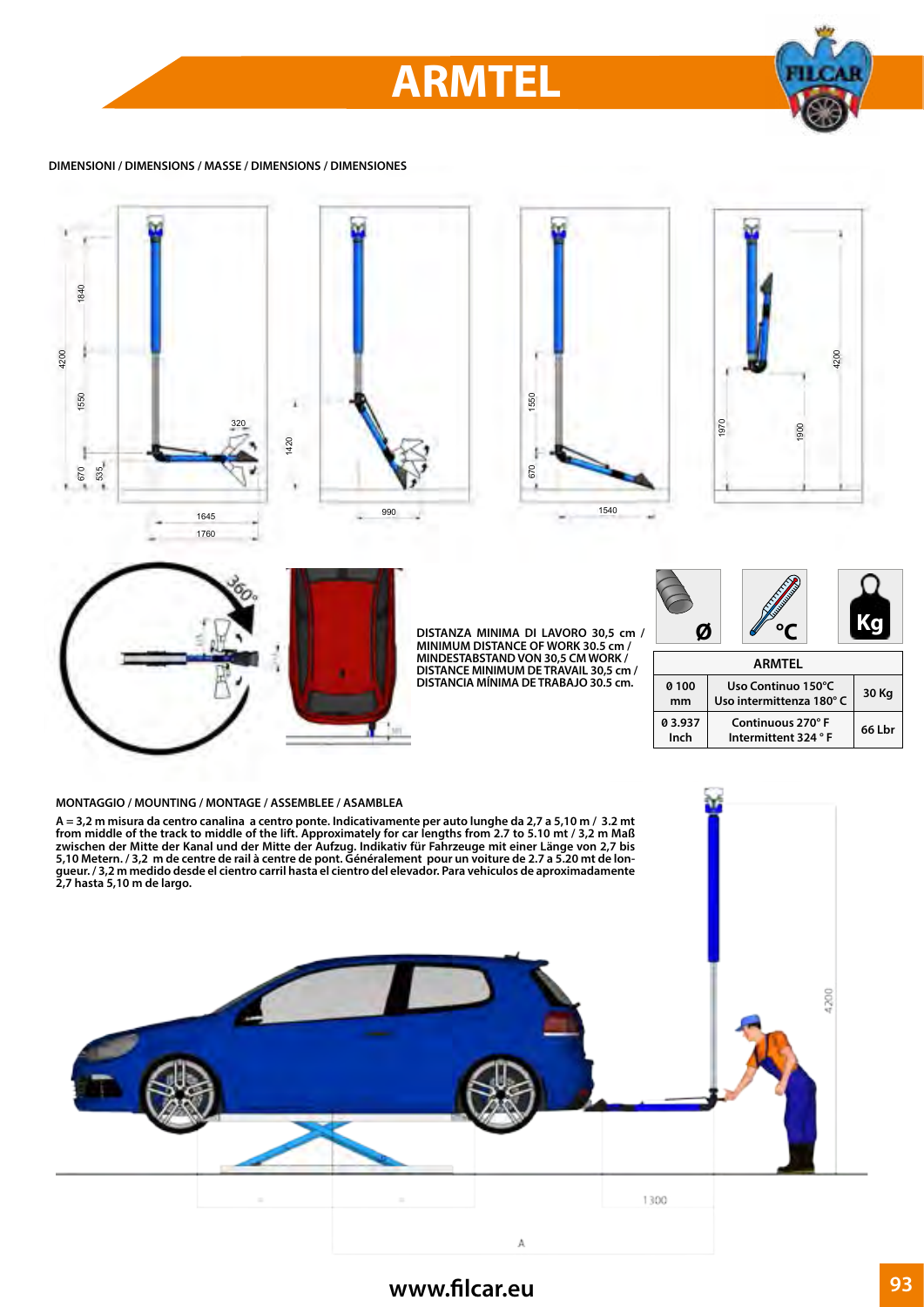

## **ARMTEL**





**DETTAGLIO COMPONENTI / DETAIL COMPONENTS / DETAILKOMPONENTEN / COMPOSANTS DE DÉTAIL / COMPONENTES DE DETALLE**

**1. Carrello / Carriage / Wagen / Chariot / Carrito**

**2. Tubo fisso di AL anodizzato / Anodized aluminum fixed pipe / Festen Rohr aus eloxiertem Aluminium / Tuyau fixè en AL anodisé / Tubo fijo en aluminio anodizado**

**3. Tubo telescopico di AL anodizzato / Anodized aluminum telescopic pipe / Teleskoprohr aus eloxiertem Aluminium / Tuyau telescopique AL anodisè / Tubo telescopico en aluminio anodizado**

**4. Maniglia di movimentazione / Handling handle / Griff für die Handhabung / Le poigèe de manipulation / Manilla de movimentacion**

**5. Tubo flessibile / Flexible hose / Flexibel Schlauch / Tuyau Flexible / Manguera**

**6. Molla a gas a trazione bloccabile / Lockable gas spring / Blockierbare Gasfederspannung / Ressort à gaz à traction blocable / Resorte de gas ajustable**

**7. Snodo / Junction / Kreuzung / Jonction / Articulacion**

**8. Tubo in AL anodizzato / Anodized aluminum hose / Rohr aus eloxiertem Aluminium / Tuyau en AL anodisé / Tubo en aluminio anodizado**

**9. Snodo con tubo flessibile / Junction with flexible hose / Kreuzung mit flexibel Schlauch / Jonction avec tuyau Flexible / Articulacion con manguera**

**10. Maniglia di sblocco / Unlocking handle / Auslösegriff / Poigèe de presse / Manilla de desbloqueo**

**11. Bocchetta / Nozzle / Trichter / Entonnoir / Boquerel**



### **94 www.filcar.eu**